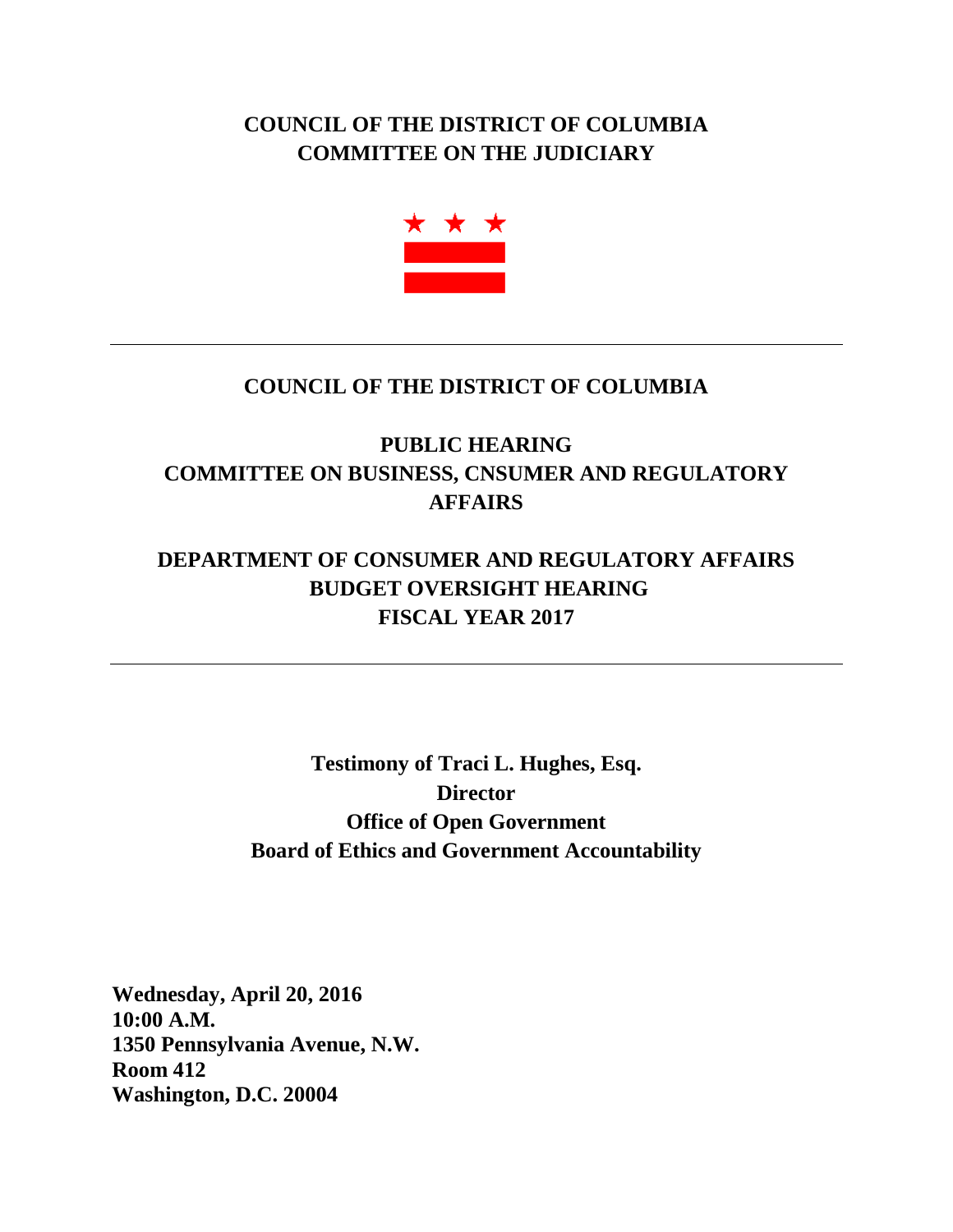Good afternoon, Chairperson Orange and members of the Committee. I am Traci Hughes, Director of the Office of Open Government (OOG), Board of Ethics and Government Accountability (BEGA). Thank you for accommodating me, and allowing me the opportunity to testify during the public witness portion of today's hearing. To be clear, I am testifying today in my capacity as Director of the OOG and not as a member of the public.

The OOG oversees compliance of all District Government Agencies with the Freedom of Information Act (FOIA). And in my role as Director, I serve as the chief FOIA officer for the city and am statutorily charged with the authority to issue advisory opinions on implementation of FOIA pursuant to D.C. Official Code § 2-593(c).

This authority extends to the issuance of non-binding advisory opinions as my office cannot compel agencies to provide government records, but can work directly with agencies to conform to the law. I may issue advisory opinions *sua sponte,* or upon request by a member of the public or any government agency.

As this committee is aware, I issued an opinion on January 29, 2016, at the request of Commissioner Mark Eckenwiler. Specifically, the OOG was asked to opine on whether the Department of Consumer and Regulatory Affairs (DCRA) is complying with the mandatory disclosure requirement of local FOIA. At issue was whether DCRA was failing to abide by D.C. Official Code § 2-536(a)(8A) which states: "[a]ll pending applications for building permits and authorized building permits, including the permit file"; and D.C. Official Code § 2-536(b) requiring such files to "….be made available on the Internet."

Prior to issuing the opinion, I conducted an internal review of DCRA operations regarding public access to these records, and found critical systemic failures have led to DCRA's inability to conform with D.C. Official Code 2-536. I have included with the record the opinion, and will note the highlights which are the reasons for my testimony today.

First, I must note for the Committee that Director Bolling and members of her staff were forthcoming and candid regarding the agency's limitations in publishing on its site all pending and authorized building permits, applications and corresponding permit files. However, despite the fact that the requirement that these records be published online and free of charge since 2001, DCRA has now for 15 years failed to comply with this mandatory disclosure requirement in FOIA.

DCRA staff claim that they are in need of additional funding of more than a million dollars to digitize, publish and maintain these records electronically. DCRA finds itself in a predicament that is not unusual to District Government agencies: legacy IT systems are inherited containing dated government records, and new systems are built using technology and platforms which do not pull data from the old systems. While I disagree with the claimed costs of this much needed IT upgrade, and believe the cost could be half of what DCRA is anticipating, the agency is in dire need of the enhancement.